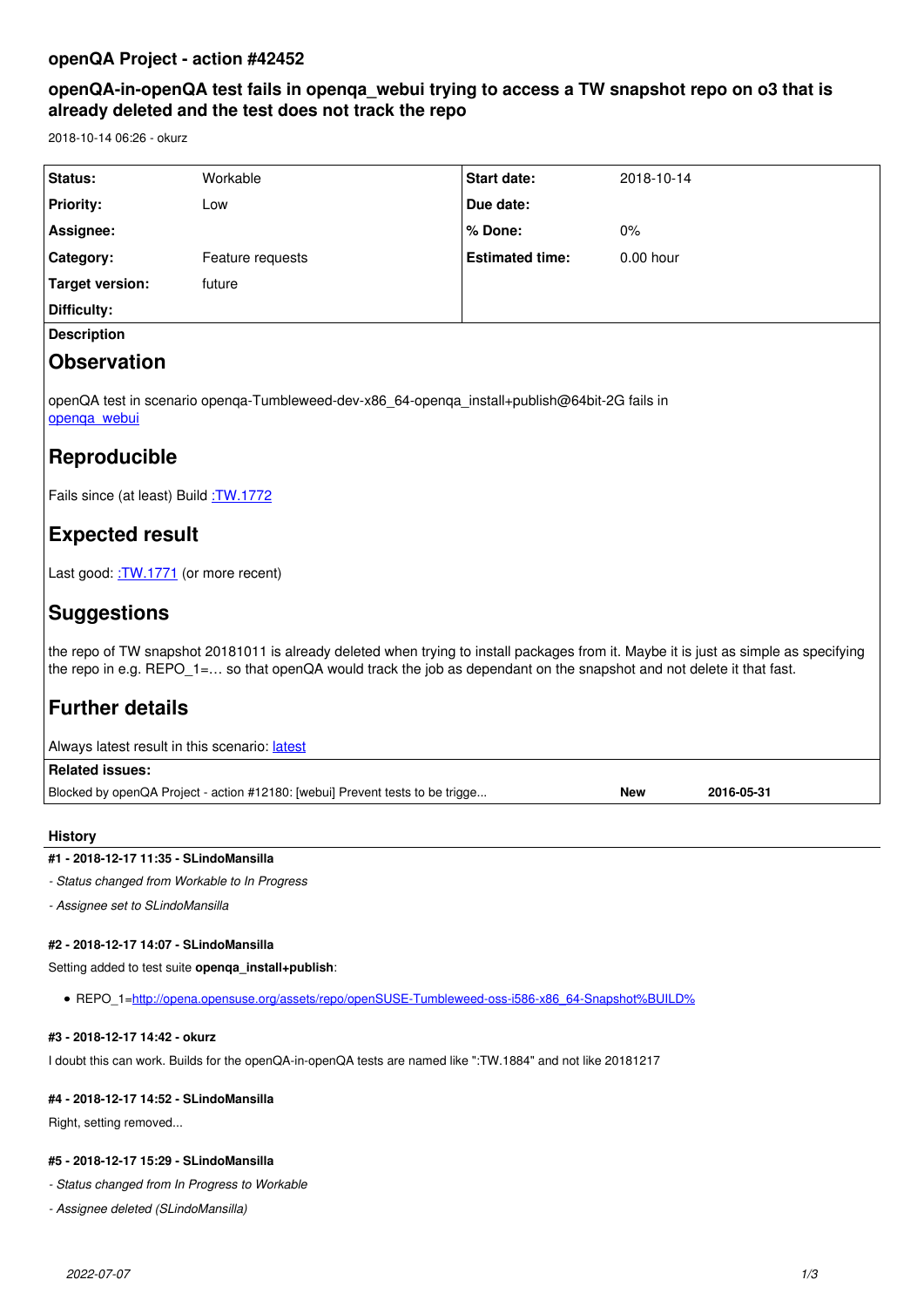### **#6 - 2018-12-19 09:29 - okurz**

There is a jenkins job triggering the tests, see<http://jenkins.qa.suse.de/view/openQA-in-openQA/>

https://gitlab.suse.de/openqa/scripts/blob/master/trigger-openqa\_in\_openqa</u> is the trigger script where we could mention REPO\_0 referencing the TW repo.

### **#7 - 2019-01-08 08:36 - okurz**

*- Target version changed from Milestone 21 to Milestone 25+*

#### **#8 - 2019-05-17 11:01 - mgriessmeier**

*- Target version changed from Milestone 25+ to Milestone 25*

#### **#9 - 2019-07-03 09:44 - mgriessmeier**

*- Status changed from Workable to Rejected*

*- Assignee set to mgriessmeier*

#### **#10 - 2019-07-03 15:28 - okurz**

*- Status changed from Rejected to Workable*

can you explain why you reject this? I guess the issue is still valid, is it not?

#### **#11 - 2019-07-04 11:22 - okurz**

*- Assignee deleted (mgriessmeier)*

*- Target version changed from Milestone 25 to future*

discussed with mariessmeier in person: Issue still valid, could reappear at any time when someone e.g. triggers a slightly older test job and in case the corresponding Tumbleweed repo was already deleted. The main reason we use a snapshot qcow image is to have a convenient image including gnome which AFAIK we don't have available from JeOS or anything. So I can think of three alternatives:

- Make sure the proper TW repos are tracked on o3
- Replace the repos with published ones
- use a different image that already has only published repos

#### **#12 - 2019-08-26 09:30 - SLindoMansilla**

*- Subject changed from [openqa][functional][u] openQA-in-openQA test fails in openqa\_webui trying to access a TW snapshot repo on o3 that is already deleted and the test does not track the repo to [openqa][opensuse] openQA-in-openQA test fails in openqa\_webui trying to access a TW snapshot repo on o3 that is already deleted and the test does not track the repo*

*- Assignee set to okurz*

We, u-team, prefer to not handle this extra product

#### **#13 - 2019-10-22 05:00 - okurz**

*- Blocked by action #12180: [webui] Prevent tests to be triggered when required assets are not present (anymore) added*

#### **#14 - 2019-10-22 05:01 - okurz**

*- Project changed from openQA Tests to openQA Project*

*- Subject changed from [openqa][opensuse] openQA-in-openQA test fails in openqa\_webui trying to access a TW snapshot repo on o3 that is already deleted and the test does not track the repo to openQA-in-openQA test fails in openqa\_webui trying to access a TW snapshot repo on o3 that is already deleted and the test does not track the repo*

- *Category changed from Bugs in existing tests to Feature requests*
- *Status changed from Workable to Blocked*
- *Target version deleted (future)*

#### **#15 - 2019-12-19 09:40 - okurz**

latest failure: [https://openqa.opensuse.org/tests/1118088#step/openqa\\_webui/7](https://openqa.opensuse.org/tests/1118088#step/openqa_webui/7)

## **#16 - 2020-07-28 11:27 - okurz**

*- Target version set to Ready*